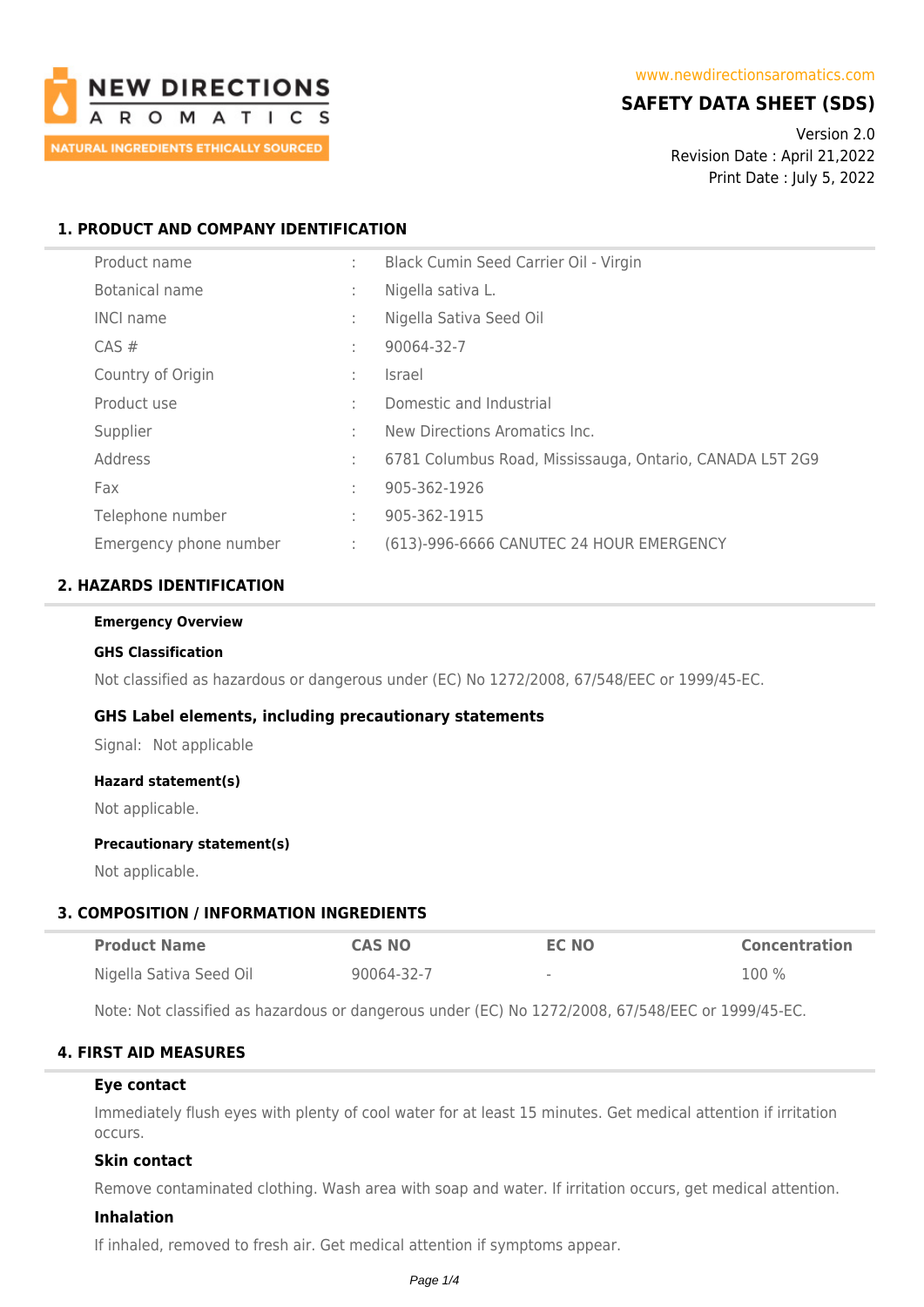## **Ingestion**

Seek medical attention or contact local poison control center.

### **5. FIRE FIGHTING MEASURES**

### **Suitable extinguishing media**

Foam. Dry Powder. Carbon dioxide.

### **Unsuitable extinguishing media**

Water spray, water jet.

#### **Special protective equipment and precautions for fire-fighters**

Wear proper protective equipment. Exercise caution when fighting any chemical fire. Use water spray or fog for cooling exposed containers.

#### **Special hazards arising from the substance or its combustible products**

Hazardous decomposition products may be formed at extreme heat or if burned.

#### **Resulting gases**

Carbon oxides.

### **6. ACCIDENTAL RELEASE MEASURES**

#### **Personal precautions, protective equipment and emergency procedures.**

Equip clean crew with proper protection. Respiratory protection equipment may be necessary.

#### **Environmental precautions**

Prevent entry to sewers and public waters. Notify authorities if product enters sewers or public waters.

### **Methods and materials for containment and cleaning up**

Clean up any spills as soon as possible, using an absorbent material to collect it. Use suitable disposal containers.

## **7. HANDLING AND STORAGE**

## **Precautions for safe handling**

No direct lighting. No smoking. Ensure prompt removal from eyes, skin and clothing. Wash hands and other exposed areas with mild soap and water before eating, drinking or smoking and when leaving work. Handle in accordance with good industrial hygiene and safety procedures.

### **Conditions for safe storage, including any incompatibilities**

Provide local exhaust or general room ventilation to minimize dust and/or vapour concentrations. Keep container closed when not in use.

## **8. EXPOSURE CONTROLS AND PERSONAL PROTECTION**

#### **Eyes**

Use tightly sealed goggles.

### **Skin**

If skin contact or contamination of clothing is likely, protective clothing should be worn. Use protective gloves.

### **Respiratory**

In case of insufficient ventilation, wear suitable respiratory equipment.

### **9. PHYSICAL AND CHEMICAL PROPERTIES**

| Appearance | Amber to deep amber liquid. |
|------------|-----------------------------|
| Odor       | Nutty pungent odor.         |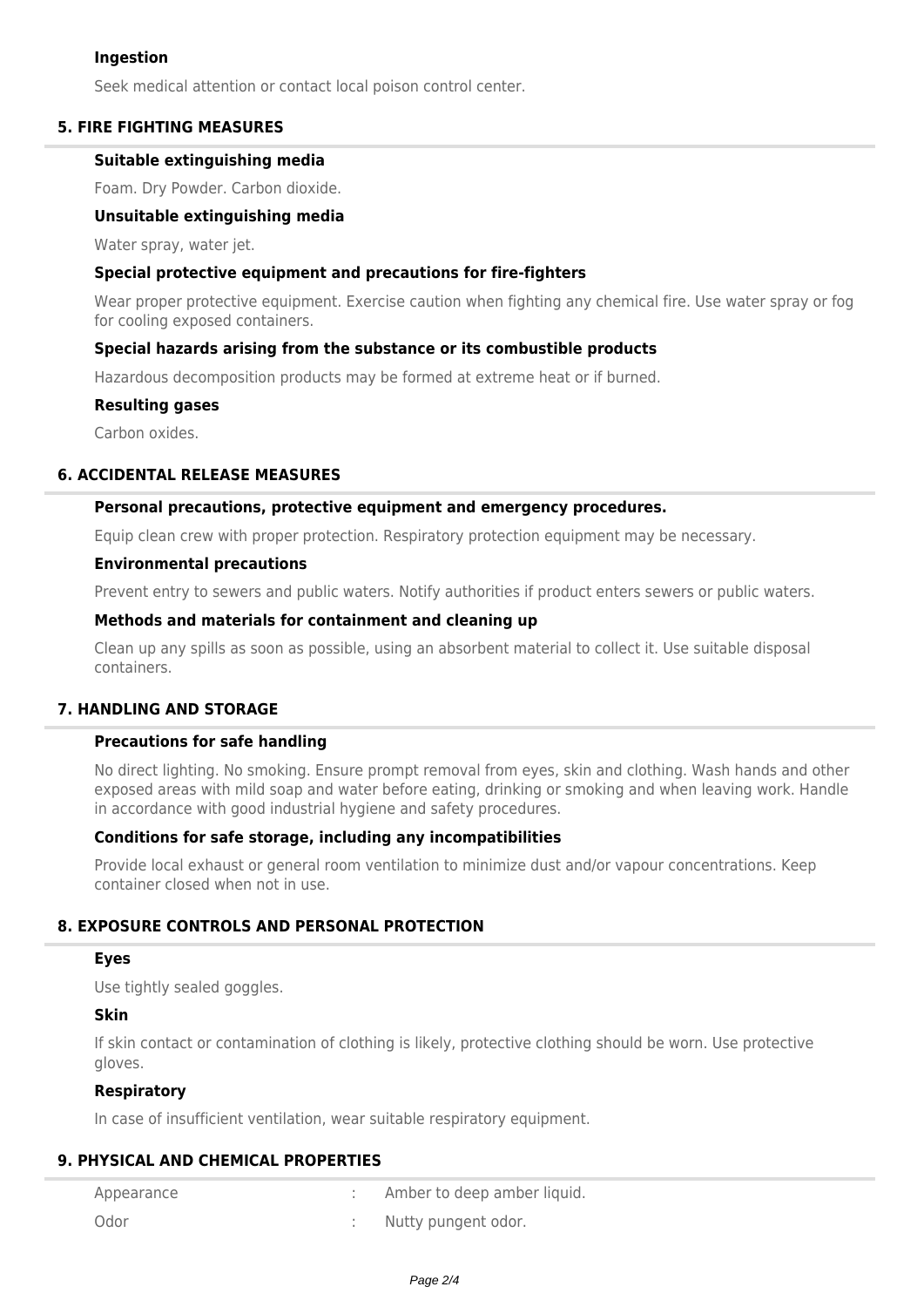| Flash point      | $100^{\circ}$ C                    |
|------------------|------------------------------------|
| Relative density | $\therefore$ 0.910 – 0.935 @ 20 °C |
| Refractive index | 1.4625 - 1.4825 @ 20°C             |

## **10. STABILITY AND REACTIVITY**

### **Reactivity**

This material presents no significant reactivity hazard.

#### **Chemical stability**

Chemically stable.

### **Possibility of hazardous reactions**

Hazardous polymerization will not occur.

### **Conditions to avoid**

Avoid sparks, flame and other heat sources.

#### **Incompatible materials**

Strong oxidizing agents.

### **Hazardous decomposition products**

Carbon Oxides.

## **11. TOXICOLOGICAL INFORMATION**

## **Skin contact**

Adverse skin effects should be prevented by normal care and personal hygiene.

#### **Eye contact**

Possible irritation should be prevented by wearing safety glasses.

### **12. ECOLOGICAL INFORMATION**

### **Ecotoxicity**

Avoid any pollution of ground, surface or underground water.

### **Persistence and degradability**

Biodegradable.

#### **Bio - accumulative potential**

Not available.

#### **Mobility in soil**

Not available.

## **13. DISPOSAL CONSIDERATION**

Dispose of product in accordance with local, state or provincial and federal regulations. Check with local municipal authority to ensure compliance.

### **14. TRANSPORT INFORMATION**

## **US DOT Shipping Description (Land)**

Not regulated.

### **IMO-IMDG Shipping Description (Sea)**

Not regulated.

#### **IATA Shipping Description (Air)**

Not regulated.